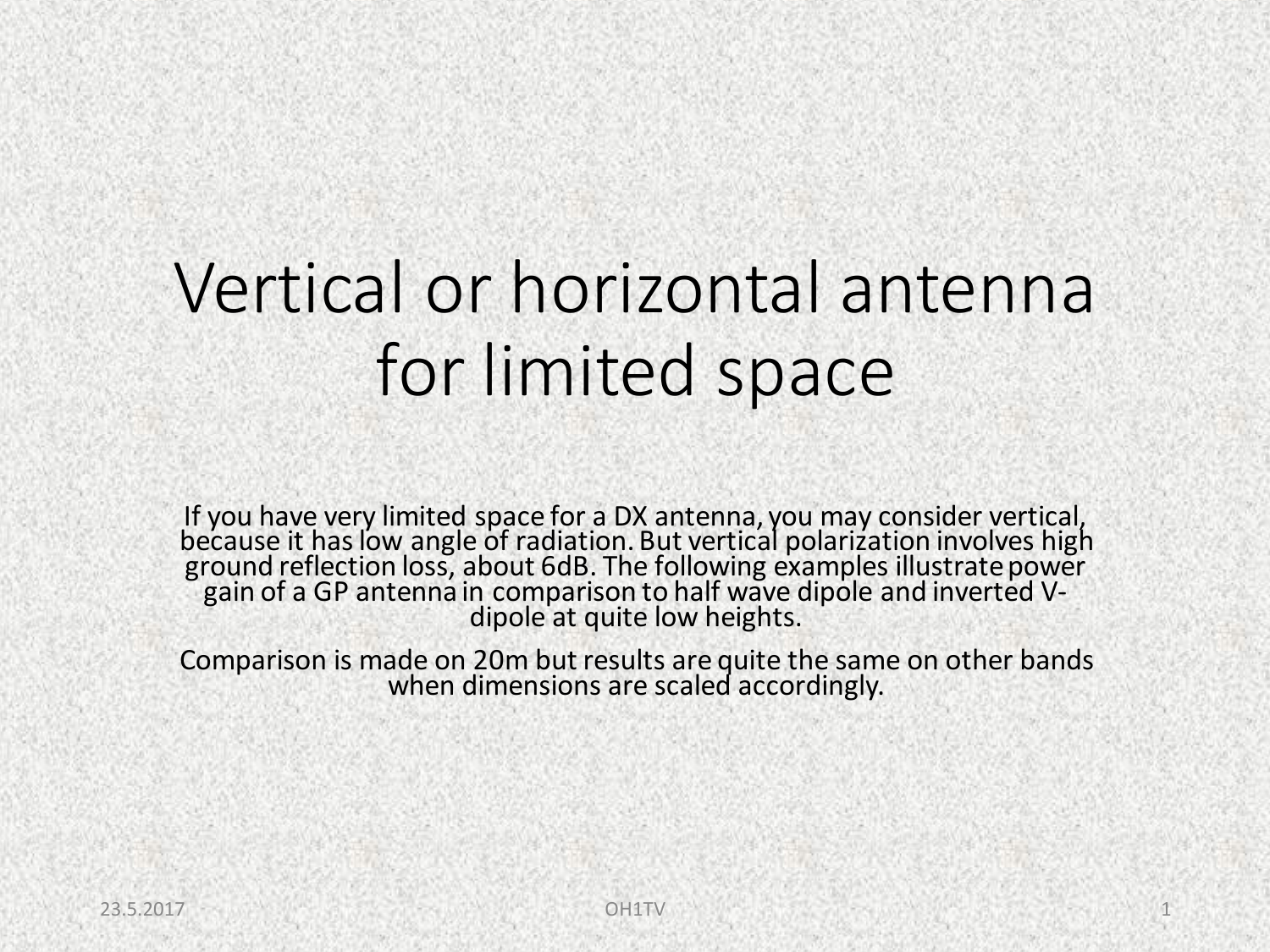# Comparison on 20m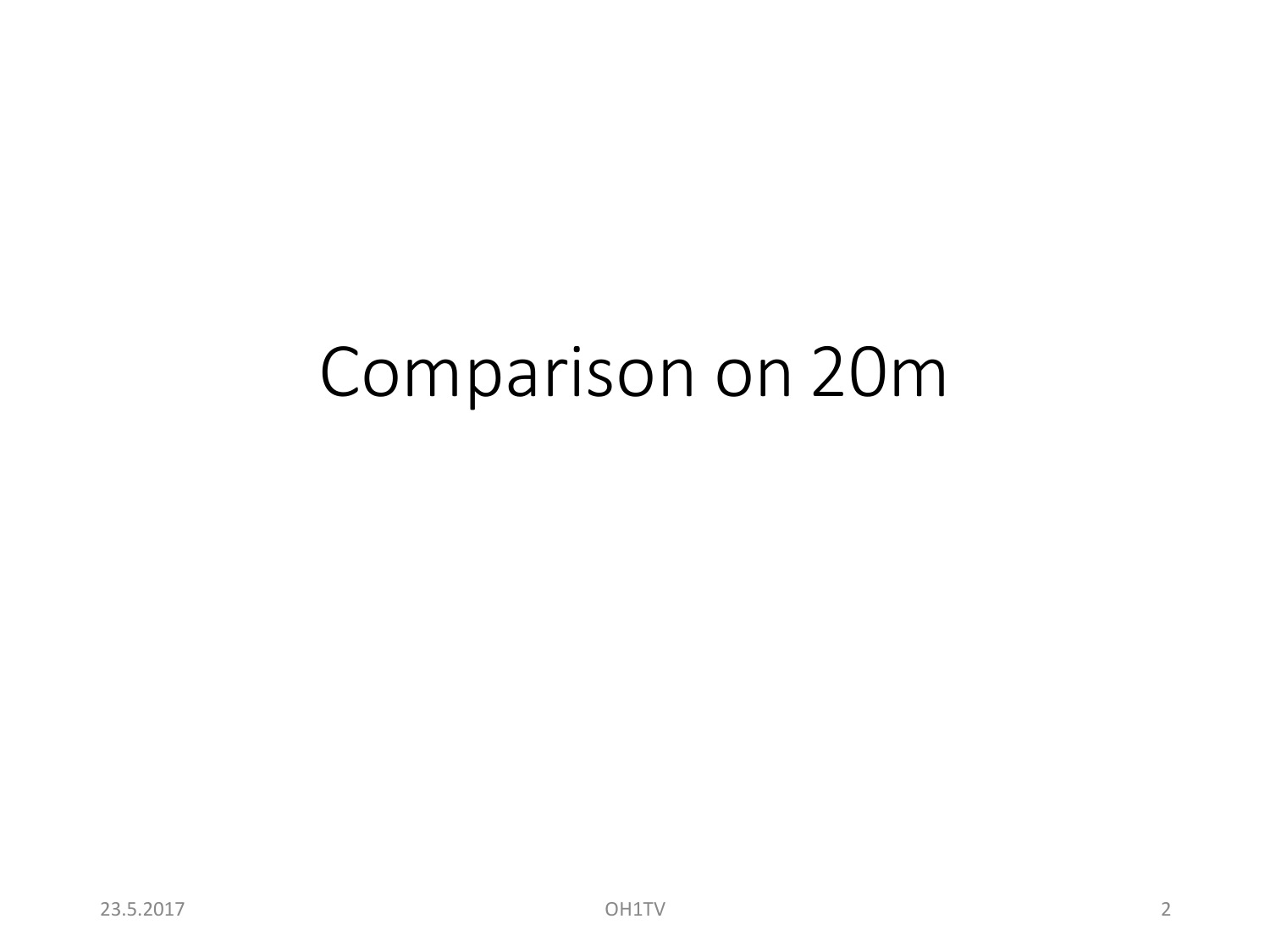Quater wave vertical, elevated radials

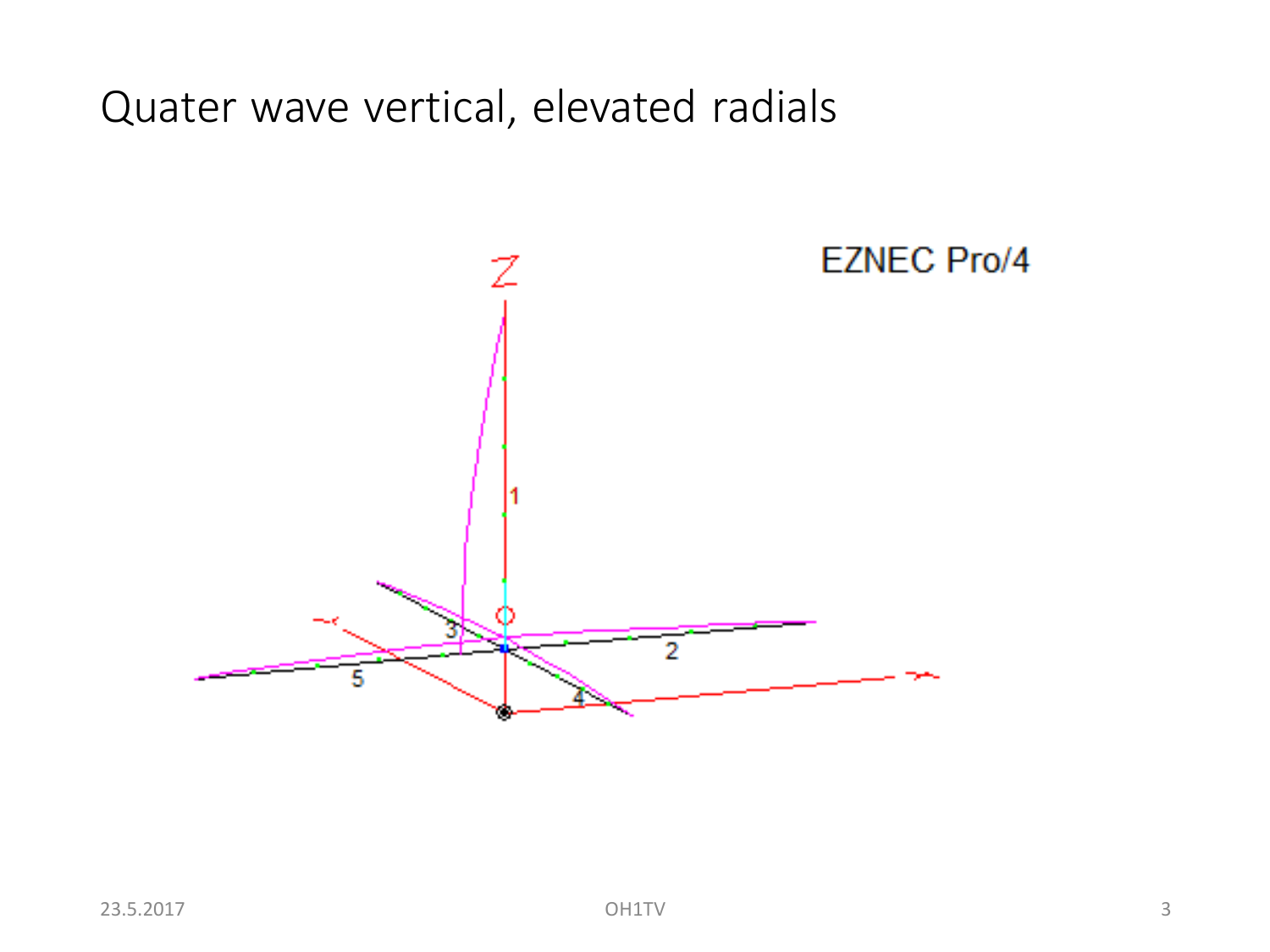# Half wave dipole

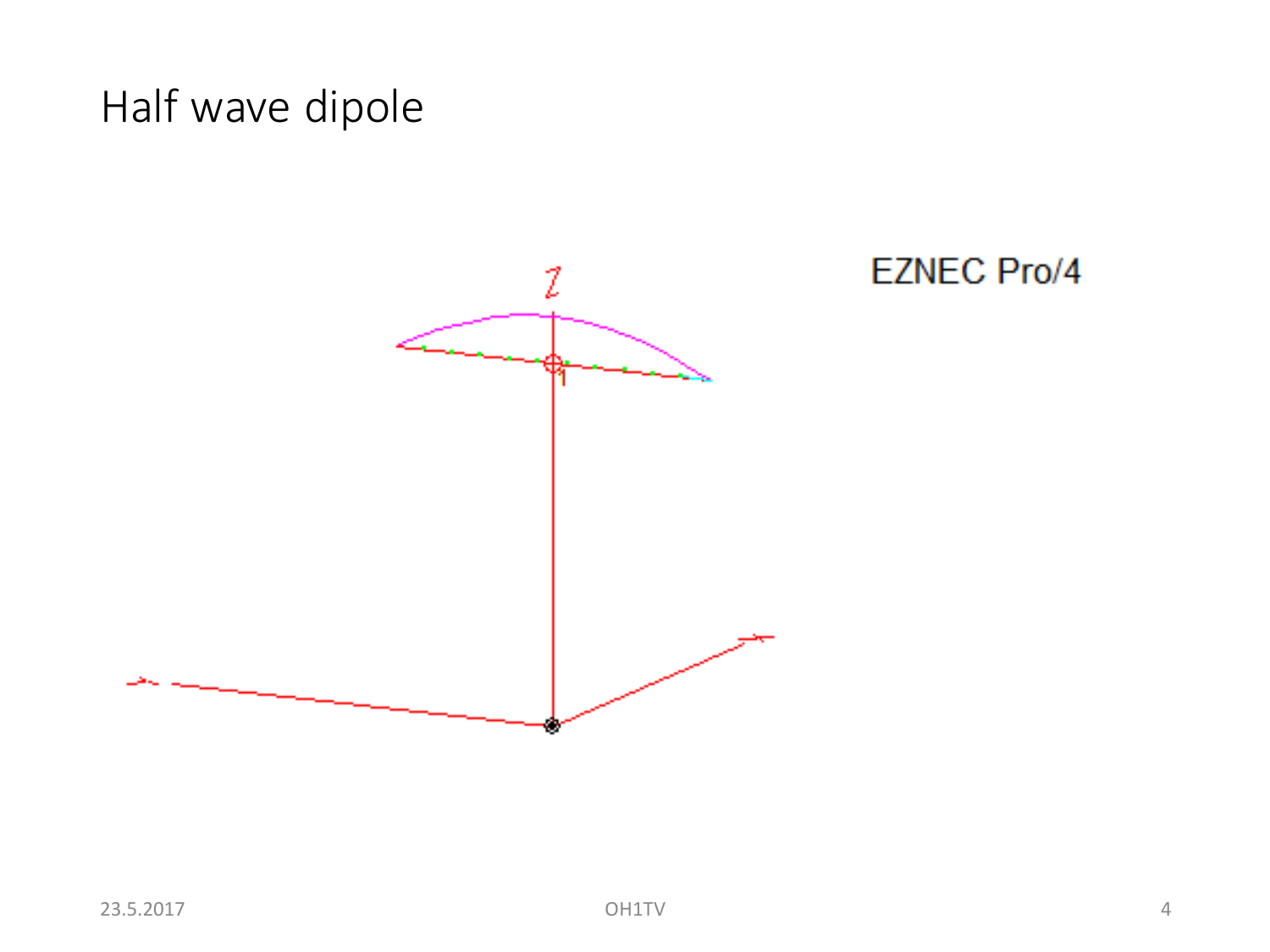# Inverted V dipole



### **EZNEC Pro/4**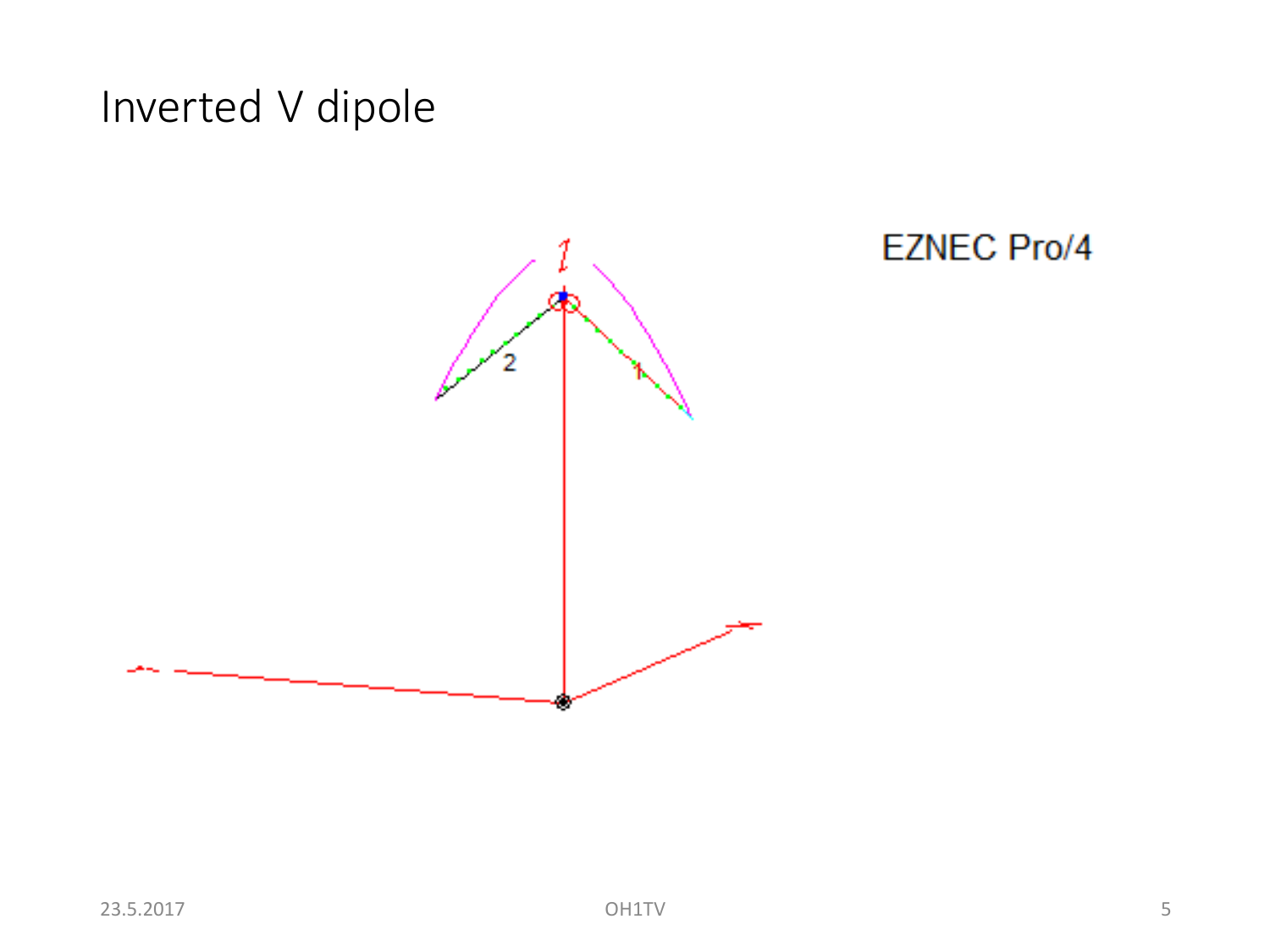# 20m dipole at 11m height versus GP, radials up 3m

### **Total Field**





- Blue; Half wavelength dipole 11m above average ground (0.005, 13)
- Black: Quarter wave vertical with 4 radials 3m above average ground
- At 19 deg dipole gain is > 6.3 dB better
- On all take off angles our 11m high dipole is better in transmitting

### **14.2 MHz**

 $0.43$  dBi 0.0 dBmax

| <b>Elevation Plot</b><br>Azimuth Angle<br>Outer Ring | $0.0$ deg.<br>7.48 dBi                                                                                                              | <b>Cursor Elev</b><br>Gain | 19.0 deg.<br>$0.43$ dBi<br>0.0 dBma |
|------------------------------------------------------|-------------------------------------------------------------------------------------------------------------------------------------|----------------------------|-------------------------------------|
| Beamwidth<br>Cidalaha Oais,                          | Slice Max Gain 0.43 dBi @ Elev Angle = 19.0 deg.<br>29.7 deg.; -3dB @ 7.4, 37.1 deg.<br>$0.42$ dBi $\otimes$ Elev Angle – 480.0 deg |                            |                                     |

Sidelobe Gain 0.43 dBi @ Elev Angle = 160.0 deg. Front/Sidelobe 0.0 dB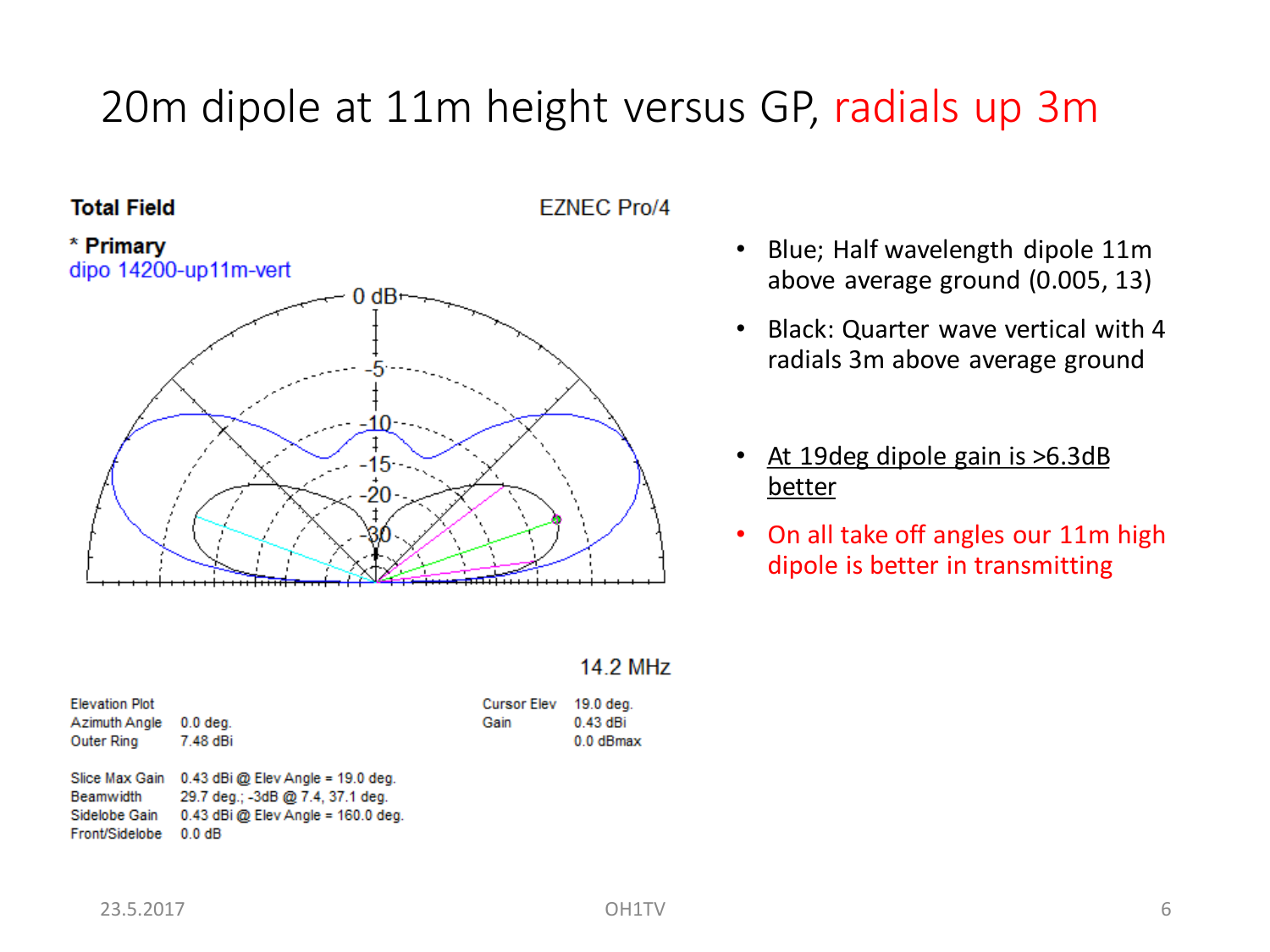# 20m dipole at 10m height versus GP, radials up 3m

### **Total Field**





- Blue; Half wavelength dipole 10m above average ground (0.005, 13)
- Black: Quarter wave vertical with 4 radials 3m above average ground
- At 19 deg dipole gain is > 5.4 dB better
- On all take off angles our 10m high dipole is better in transmitting

#### **14.2 MHz**

| <b>Elevation Plot</b><br>Azimuth Angle<br>Outer Ring | $0.0$ deg.<br>7.06 dBi                                                                                            | Cursor<br>Gain |
|------------------------------------------------------|-------------------------------------------------------------------------------------------------------------------|----------------|
| Slice Max Gain<br><b>Beamwidth</b><br>Sidelobe Gain  | $0.43$ dBi @ Elev Angle = 19.0 deg.<br>29.7 deg.; -3dB @ 7.4, 37.1 deg.<br>$0.43$ dBi $@$ Elev Angle = 160.0 deg. |                |

Front/Sidelobe 0.0 dB

Elev 19.0 deg.  $0.43$  dBi 0.0 dBmax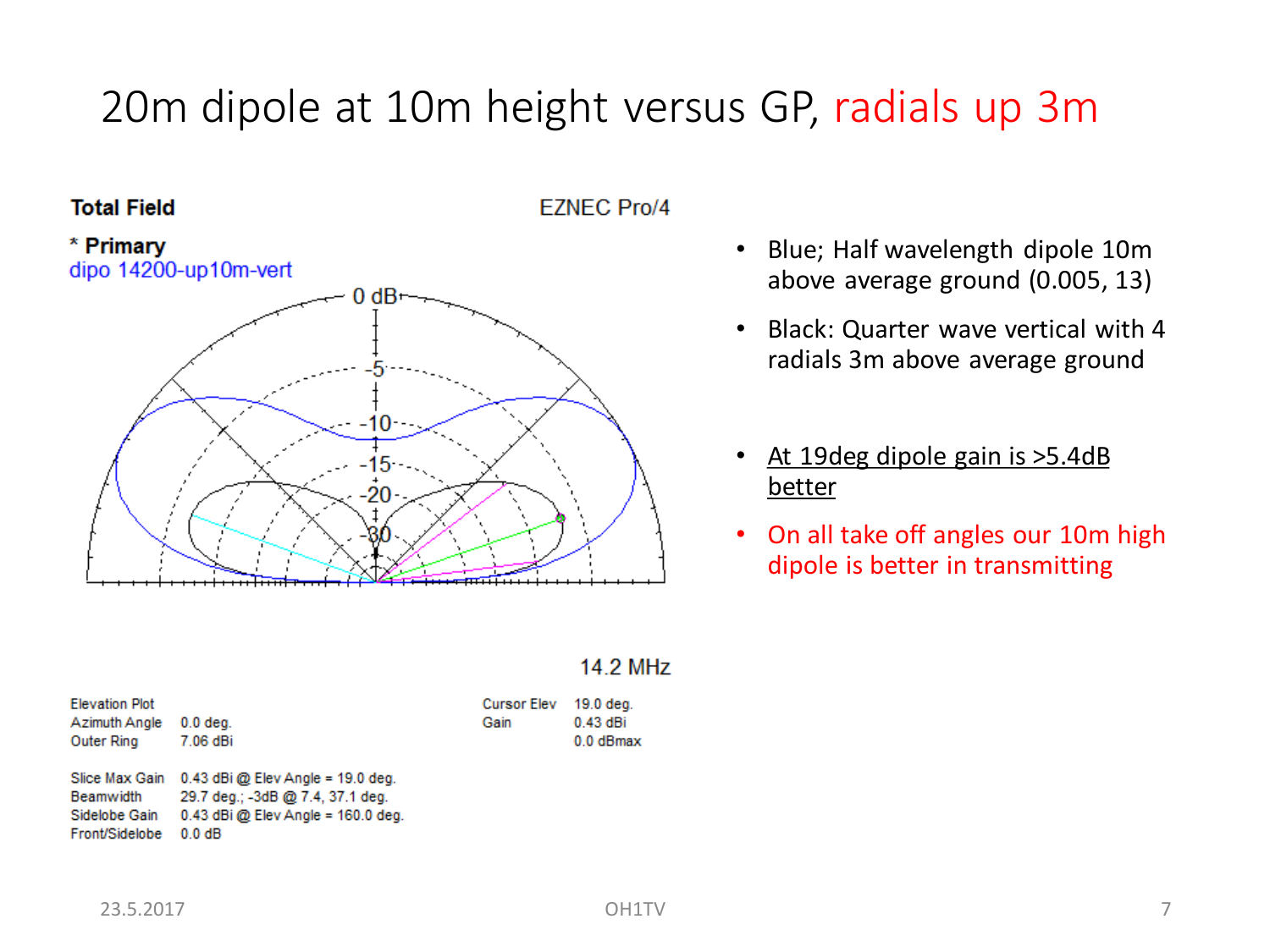# 20m dipole at 11m height versus GP, radials up 1m

### **Total Field**





- Blue; Half wavelength dipole 11m above average ground (0.005, 13)
- Black: Quarter wave vertical with 4 radials 1m above average ground
- At 24 deg dipole gain is >7 dB better
- On all take off angles our 11m high dipole is better in transmitting

### **14.2 MHz**

| <b>Elevation Plot</b><br>Azimuth Angle<br>Outer Ring | $0.0$ deg.<br>7.48 dBi                                                  | <b>Cursor E</b><br>Gain |
|------------------------------------------------------|-------------------------------------------------------------------------|-------------------------|
| Slice Max Gain<br>Beamwidth                          | $0.04$ dBi @ Elev Angle = 24.0 deg.<br>39.0 deg.; -3dB @ 8.7, 47.7 deg. |                         |

Sidelobe Gain 0.04 dBi @ Elev Angle = 156.0 deg. Front/Sidelobe 0.0 dB

Elev 24.0 deg.

 $0.04$  dBi 0.0 dBmax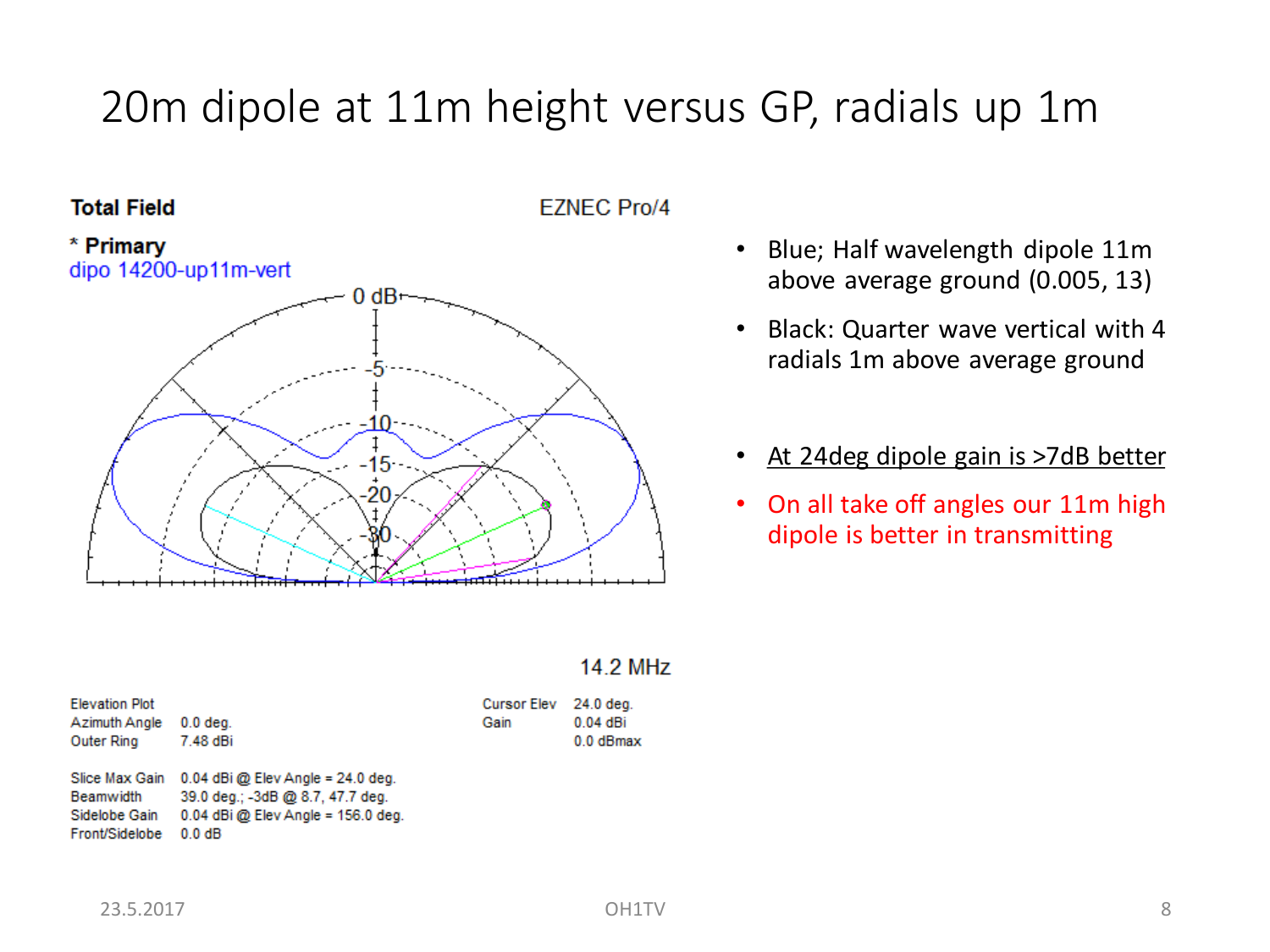# 20m dipole at 8m height versus GP



**EZNEC Pro/4** 



- Blue; Half wavelength dipole 8m above average ground (0.005, 13)
- Black: Quarter wave vertical with 4 radials 1m above average ground
- At 24 deg dipole gain is 5 dB better
- On all angles our 8m high dipole is better in transmitting

### **14.2 MHz**

| <b>Elevation Plot</b><br>Azimuth Angle<br>Outer Ring | $0.0$ deg.<br>6.15 dBi                                                                                            | Cur<br>Gai |
|------------------------------------------------------|-------------------------------------------------------------------------------------------------------------------|------------|
| Slice Max Gain<br><b>Beamwidth</b><br>Sidelobe Gain  | $0.04$ dBi @ Elev Angle = 24.0 deg.<br>39.0 deg.; -3dB @ 8.7, 47.7 deg.<br>$0.04$ dBi $@$ Elev Angle = 156.0 deg. |            |

Front/Sidelobe 0.0 dB

24.0 deg. rsor Elev  $0.04$  dBi in 0.0 dBmax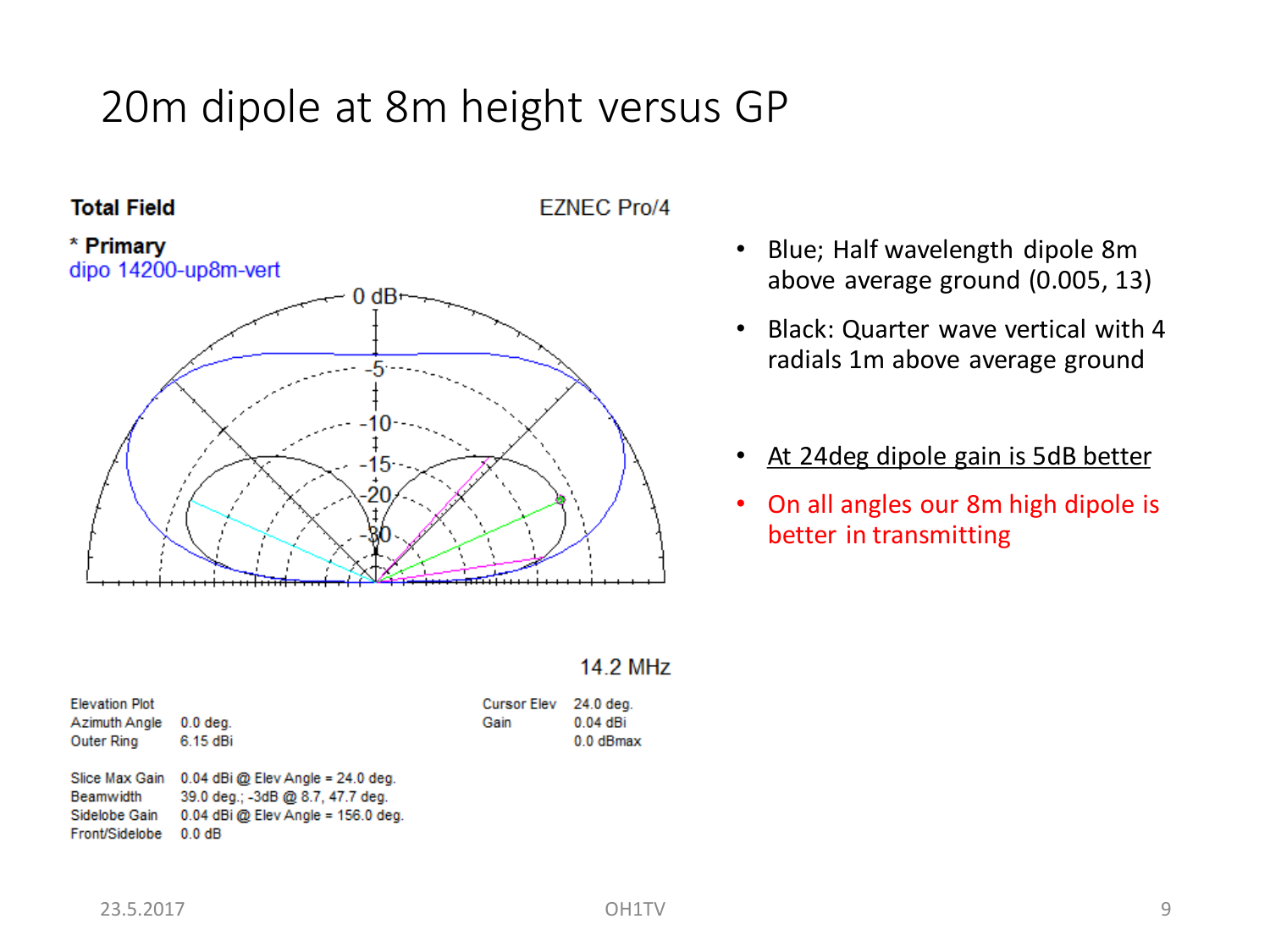# 20m dipole at 6m height versus GP



**EZNEC Pro/4** 



- Blue; Half wavelength dipole 6m above average ground (0.005, 13)
- Black: Quarter wave vertical with 4 radials 1m above average ground
- At 24deg dipole gain is 3.2dB better
- Below 11deg GP is better than dipole in transmitting

| For TOA 10deg DX GP is better |
|-------------------------------|
| than 6m high dipole.          |

| <b>Elevation Plot</b> |            |
|-----------------------|------------|
| Azimuth Angle         | $0.0$ deg. |
| <b>Outer Ring</b>     | 5.74 dBi   |

Slice Max Gain 0.04 dBi @ Elev Angle = 24.0 deg. Beamwidth 39.0 deg.; -3dB @ 8.7, 47.7 deg. Sidelobe Gain 0.04 dBi @ Elev Angle = 156.0 deg. Front/Sidelobe 0.0 dB

23.5.2017 10

**14.2 MHz** 

24.0 deg.

 $0.04$  dBi 0.0 dBmax

**Cursor Elev** 

Gain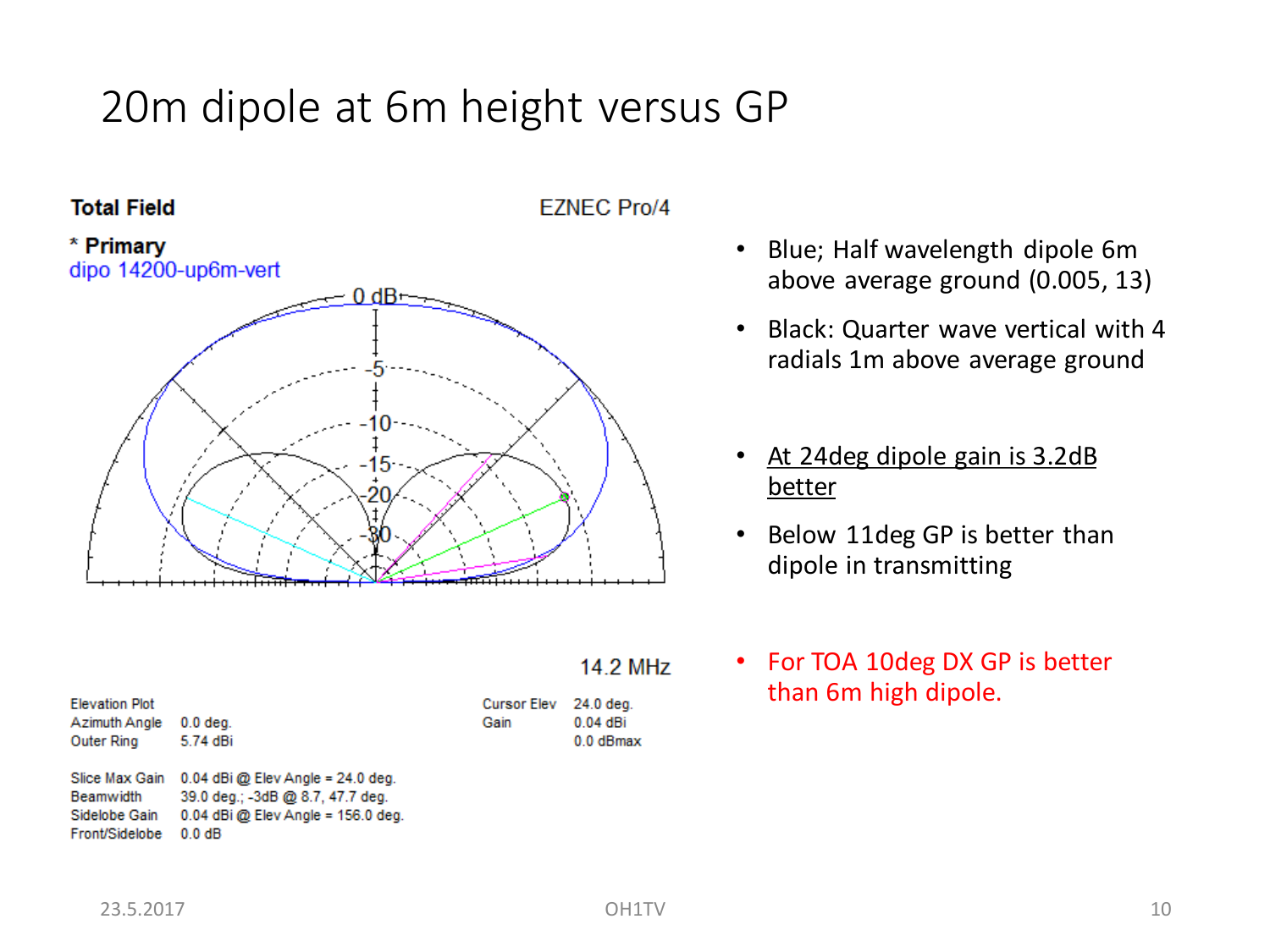### 20m Inverted V-dipole at 12m versus GP, radials up 1m

### **Total Field**







| $0.0$ deg. |
|------------|
| 6.93 dBi   |
|            |

Slice Max Gain 0.04 dBi @ Elev Angle = 24.0 deg. Beamwidth 39.0 deg.; -3dB @ 8.7, 47.7 deg. Sidelobe Gain 0.04 dBi @ Elev Angle = 156.0 deg. Front/Sidelobe 0.0 dB

| B٧ | $10.0$ deg. |
|----|-------------|
|    | -2.28 dBi   |
|    | -2.32 dBmax |

Gain

• Blue; Inverted V dipole, apex 12m above average ground (0.005, 13), apex angle 102deg

- Black: Quarter wave vertical with 4 radials 1m above average ground
- At 24 deg dipole gain is >6.7 dB better
- On all angles our 12m high Inverted V dipole is better in transmitting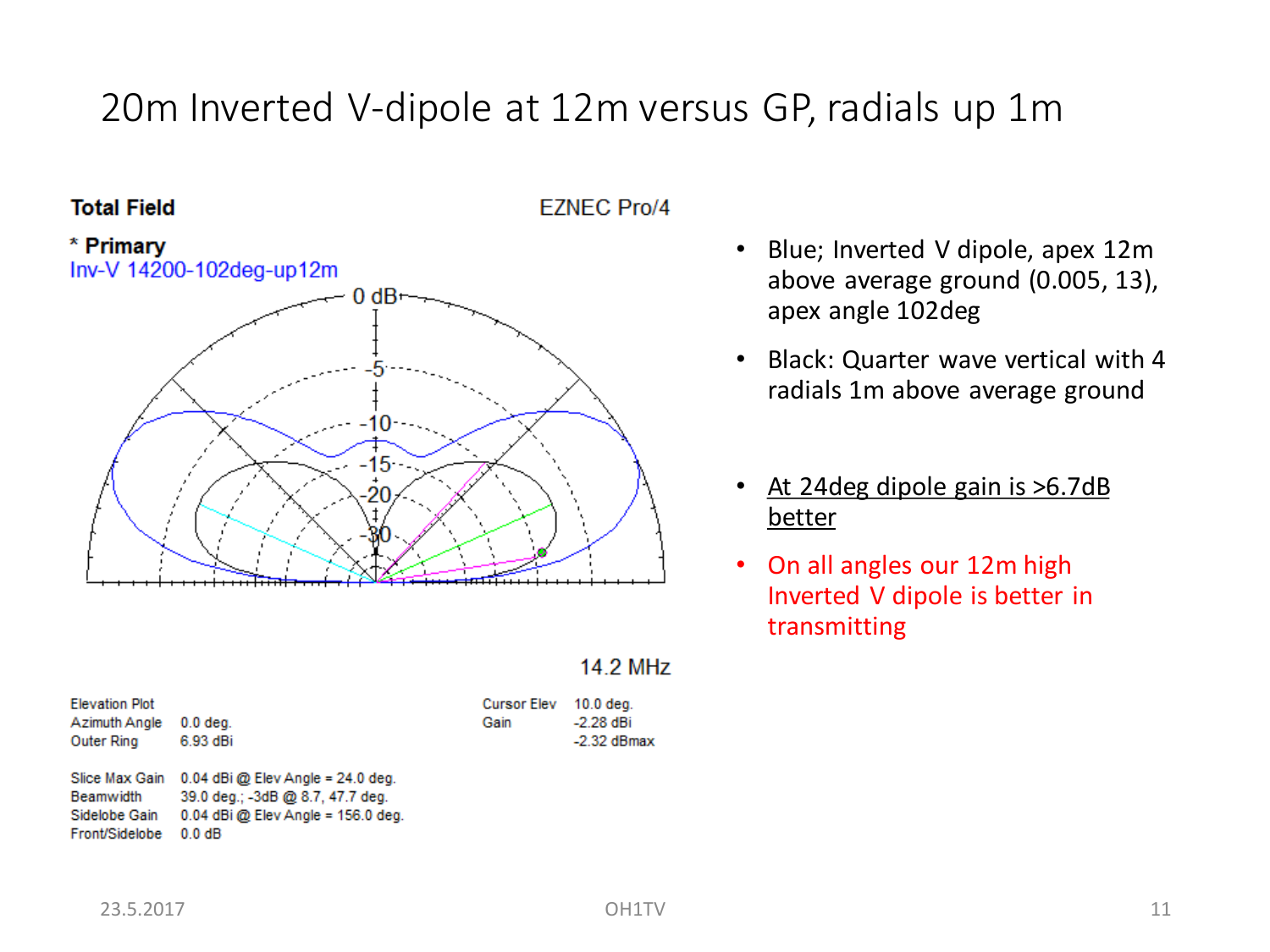### 20m Inverted V-dipole at 12m versus GP, radials up 3m

### **Total Field**





### • Blue; Inverted V dipole, apex 12m above average ground (0.005, 13), apex angle 102deg

- Black: Quarter wave vertical with 4 radials 3m above average ground
- At 19 deg dipole gain is > 5.6 dB better
- Above 5deg our 12m high Inverted V dipole is better in transmitting
	- This covers almost all cases

| Azimuth Angle     | $0.0$ deg.                          |
|-------------------|-------------------------------------|
| <b>Outer Ring</b> | 6.93 dBi                            |
| Slice Max Gain    | $0.43$ dBi @ Elev Angle = 19.0 deg. |
| <b>Beamwidth</b>  | 29.7 deg.; -3dB @ 7.4, 37.1 deg.    |

B q. Sidelobe Gain  $0.43$  dBi @ Elev Angle = 160.0 deg. Front/Sidelobe 0.0 dB

#### **14.2 MHz**

19.0 deg.

 $0.43$  dBi

0.0 dBmax

**Cursor Elev** 

Gain

**Elevation Plot**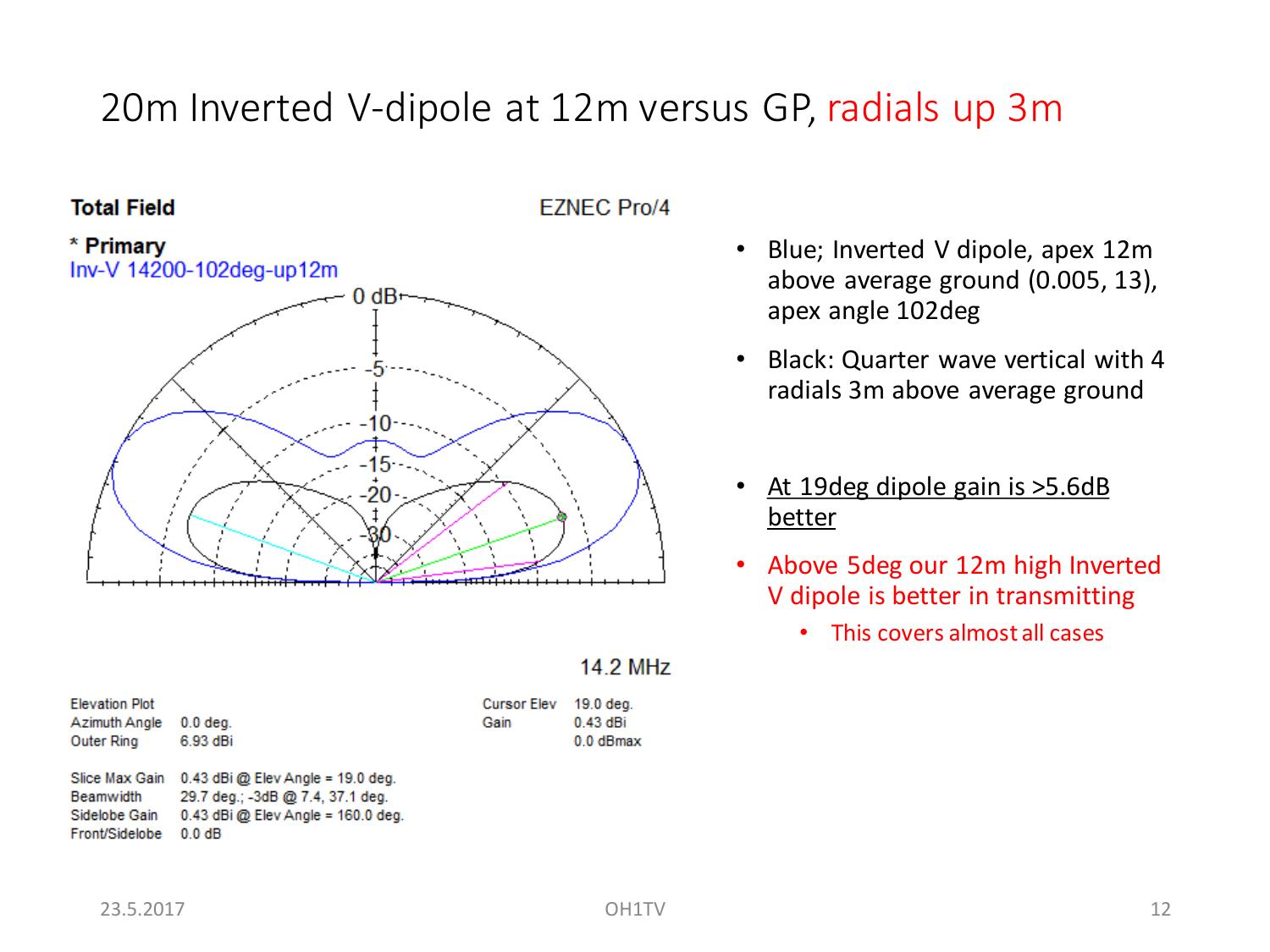# 20m Inverted V-dipole at 10m versus GP

### **Total Field**





**14.2 MHz Elevation Plot Cursor Elev** 24.0 deg. Azimuth Angle 0.0 deg. Gain  $0.04$  dBi Outer Ring 5.97 dBi 0.0 dBmax Slice Max Gain 0.04 dBi @ Elev Angle = 24.0 deg. 39.0 deg.; -3dB @ 8.7, 47.7 deg.

Beamwidth Sidelobe Gain 0.04 dBi @ Elev Angle = 156.0 deg. Front/Sidelobe 0.0 dB

- Blue; Inverted V dipole, apex 10m above average ground (0.005, 13), apex angle 102deg
- Black: Quarter wave vertical with 4 radials 1m above average ground
- At 24 deg dipole gain is > 5.2 dB better
- On all angles our 10m high Inverted V dipole is better in transmitting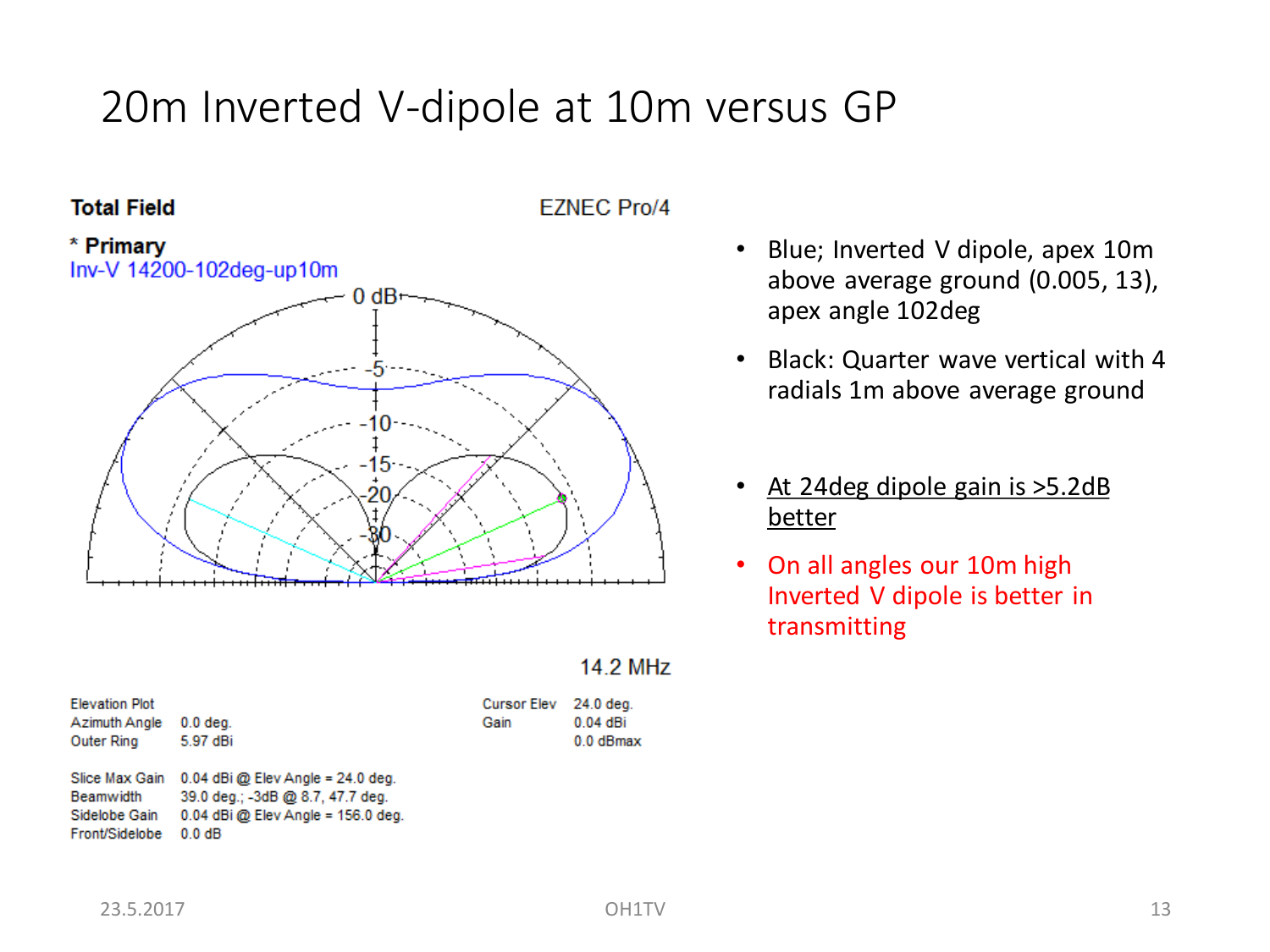# 20m Inverted V-dipole at 8m versus GP

### **Total Field**

**EZNEC Pro/4** 



**14.2 MHz Cursor Elev** 24.0 deg. Gain  $0.04$  dBi 0.0 dBmax

• Blue; Inverted V dipole, apex 8m above average ground (0.005, 13), apex angle 102deg

- Black: Quarter wave vertical with 4 radials 1m above average ground
- At 24 deg dipole gain is > 3.3 dB better
- Below 10deg GP is better than dipole in transmitting
- For TOA 10deg DX GP and 8m high inverted V are about equal.

| Azimuth Angle | $0.0$ deg. |
|---------------|------------|
| Outer Ring    | 5.14 dBi   |
|               |            |

**Elevation Plot** 

Slice Max Gain 0.04 dBi @ Elev Angle = 24.0 deg. Beamwidth 39.0 deg.; -3dB @ 8.7, 47.7 deg. Sidelobe Gain 0.04 dBi @ Elev Angle = 156.0 deg. Front/Sidelobe 0.0 dB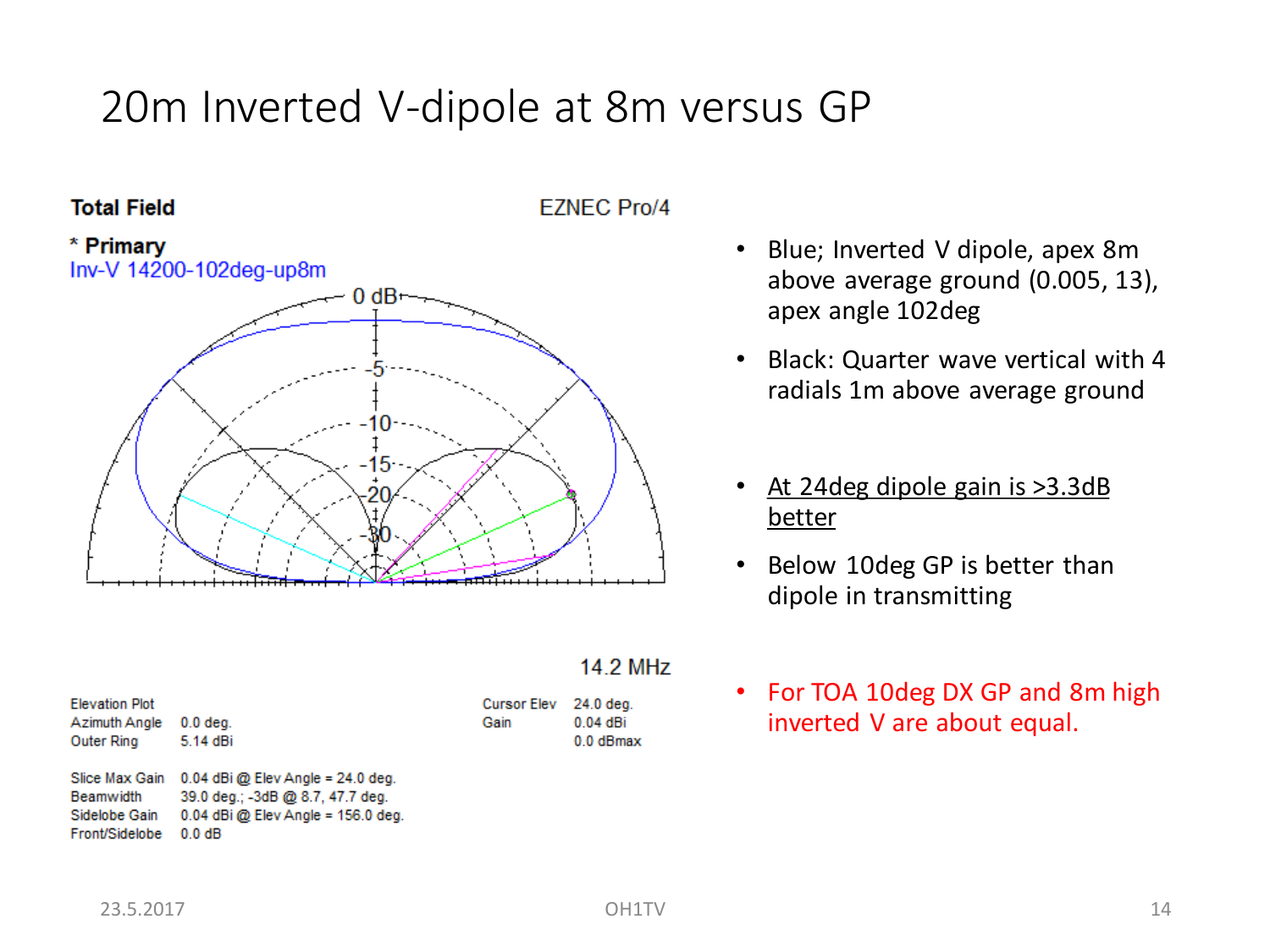# 20m Inverted V-dipole at 6m versus GP







 $0.04$  dBi 0.0 dBmax

| <b>Elevation Plot</b><br>Azimuth Angle 0.0 deg.<br>Outer Ring 4.71 dBi |                                                  | Cursor Elev 24.0 deg.<br>Gain | $0.04$ dBi<br>0.0 dBma |  |
|------------------------------------------------------------------------|--------------------------------------------------|-------------------------------|------------------------|--|
|                                                                        | Slice Max Gain 0.04 dBi @ Elev Angle = 24.0 deg. |                               |                        |  |

Beamwidth 39.0 deg.; -3dB @ 8.7, 47.7 deg. 0.04 dBi @ Elev Angle = 156.0 deg. Sidelobe Gain Front/Sidelobe 0.0 dB

- Blue; Inverted V dipole, apex 6m above average ground (0.005, 13), apex angle 102deg
- Black: Quarter wave vertical with 4 radials 1m above average ground
- At 24 deg dipole gain is > 1.1 dB better
- Below 20deg GP is better than dipole in transmitting
- For TOA 10deg DX GP is better than 6m high inverted V.

23.5.2017 15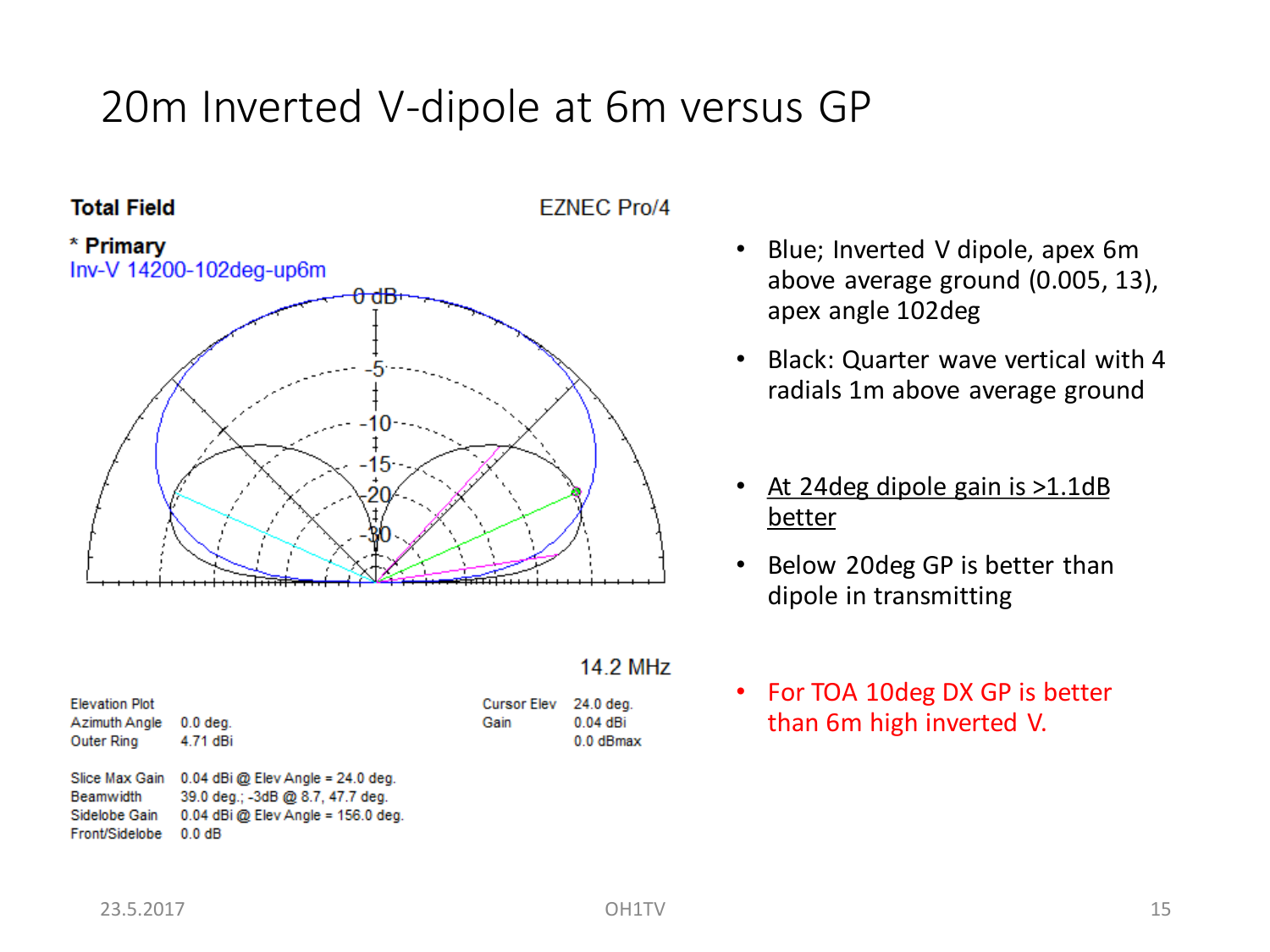# 20m Inverted V-dipole at 8m versus GP, radials up 2m

### **Total Field**

**EZNEC Pro/4** 



- Blue; Inverted V dipole, apex 8m above average ground (0.005, 13), apex angle 102deg
- Black: Quarter wave vertical with 4 radials 2m above average ground
- At 21 deg dipole gain is > 2.3 dB better
- Below 12deg GP is better than dipole in transmitting

### **14.2 MHz**

| <b>Elevation Plot</b><br>Azimuth Angle<br>Outer Ring | $0.0$ deg.<br>5.14 dBi                                                                                            | <b>Cursor Ek</b><br>Gain |
|------------------------------------------------------|-------------------------------------------------------------------------------------------------------------------|--------------------------|
| Slice Max Gain<br><b>Beamwidth</b><br>Sidelobe Gain  | $0.26$ dBi @ Elev Angle = 21.0 deg.<br>33.9 deg.; -3dB @ 8.0, 41.9 deg.<br>$0.26$ dBi $@$ Elev Angle = 158.0 deg. |                          |

Front/Sidelobe 0.0 dB

lev 21.0 deg. 0.26 dBi 0.0 dBmax